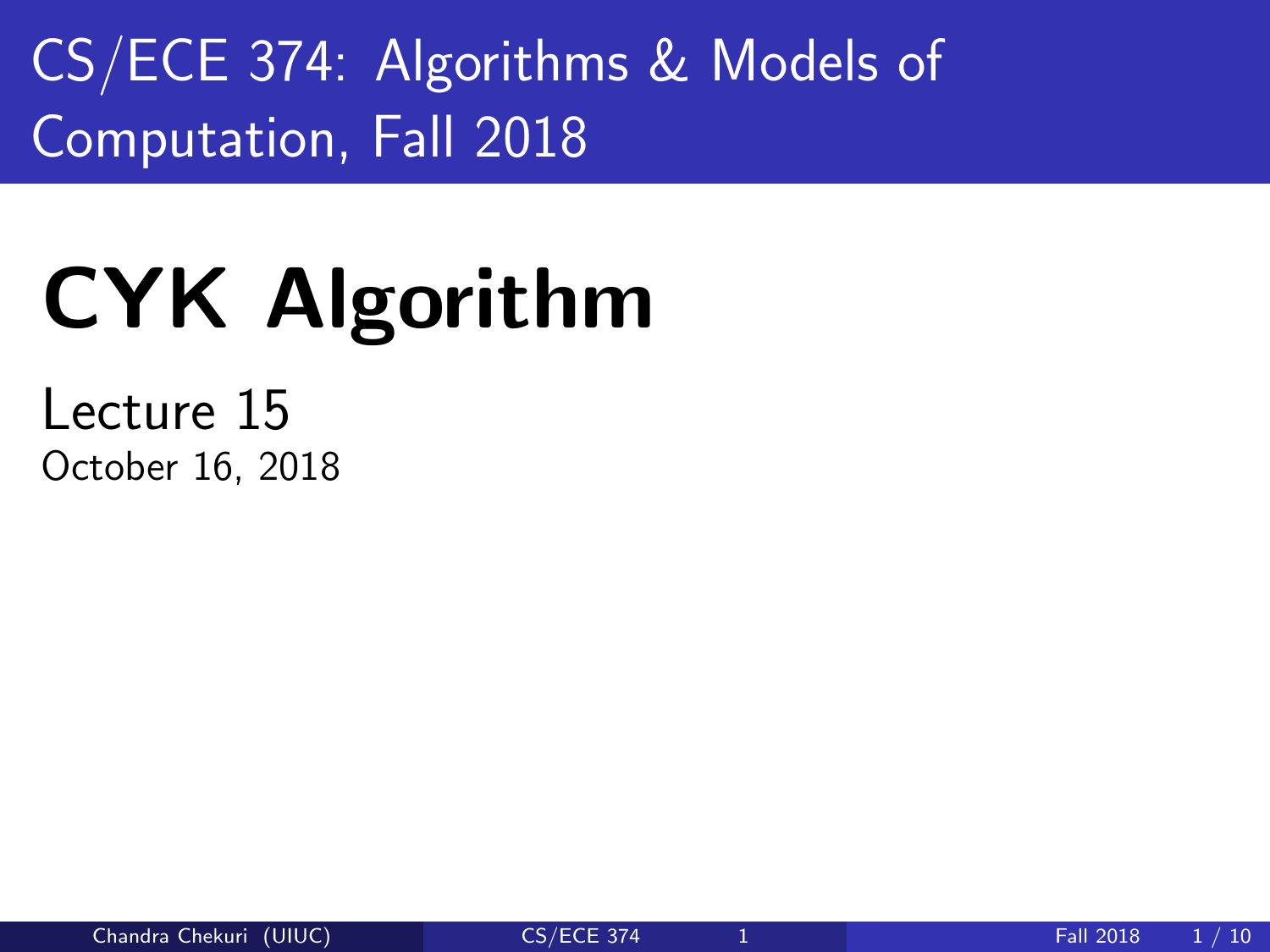We saw regular languages and context free languages.

Most programming languages are specified via context-free grammars. Why?

- CFLs are sufficiently expressive to support what is needed.
- At the same time one can "efficiently" solve the parsing problem: given a string/program  $w$ , is it a valid program according to the CFG specification of the programming language?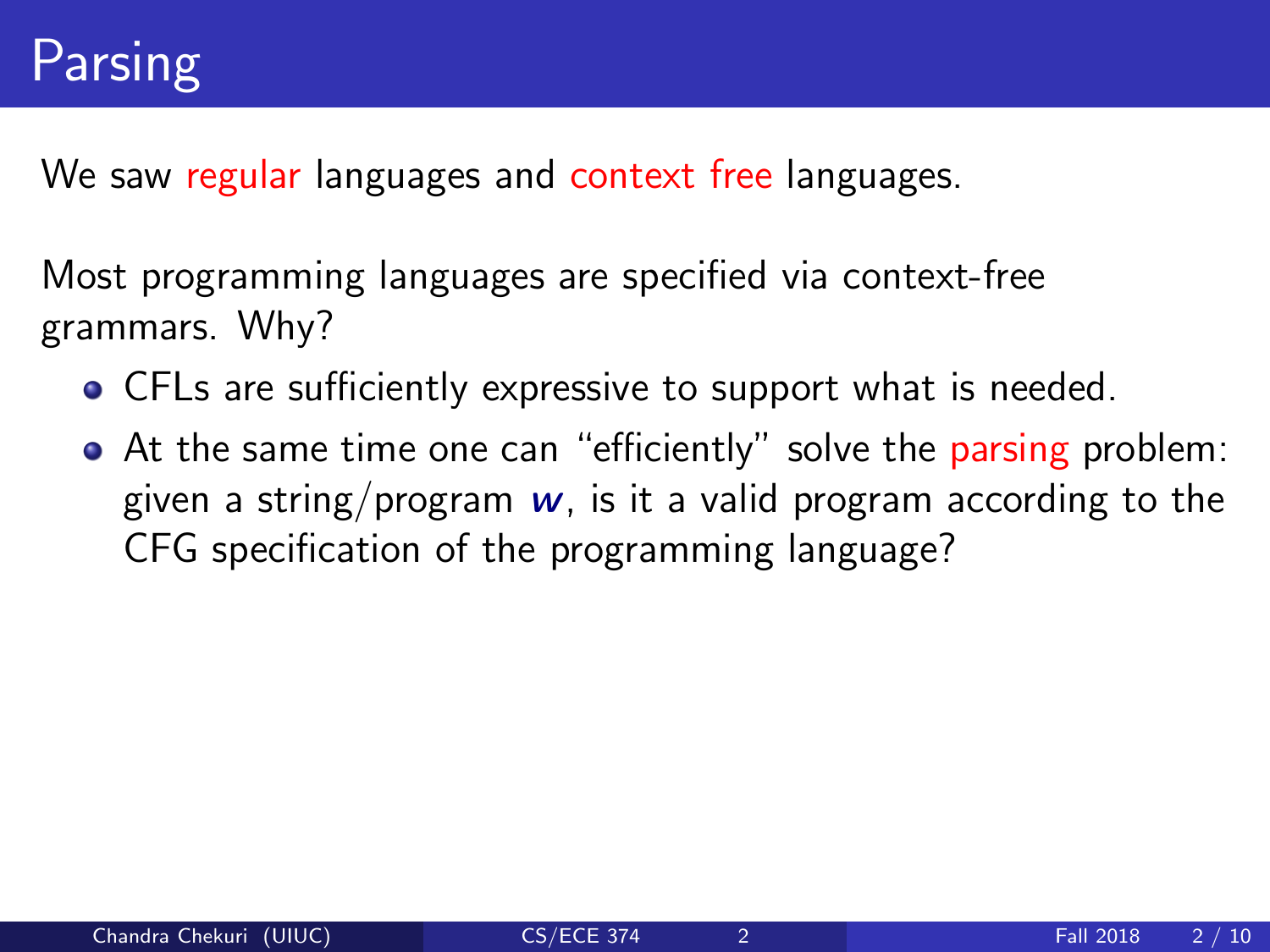## CFG specification for C

```
<relational-expression> ::= <shift-expression>
                           <relational-expression> < <shift-expression>
                           <relational-expression> > <shift-expression>
                           <relational-expression> <= <shift-expression>
                           <relational-expression> >= <shift-expression>
<shift-expression> ::= <additive-expression>
                      <shift-expression> << <additive-expression>
                      <shift-expression> >> <additive-expression>
<additive-expression> ::= <multiplicative-expression>
                         <additive-expression> + <multiplicative-expression>
                         <additive-expression> - <multiplicative-expression>
<multiplicative-expression> ::= <cast-expression>
                               <multiplicative-expression> * <cast-expression>
                               <multiplicative-expression> / <cast-expression>
                               <multiplicative-expression> % <cast-expression>
<cast-expression> ::= <unary-expression>
                     ( <type-name> ) <cast-expression>
<unary-expression> ::= <postfix-expression>
                      ++ <unary-expression>
                      -- <unary-expression>
                      <unary-operator> <cast-expression>
                      sizeof <unarv-expression>
                      sizeof <type-name>
  Chandra Chekuri (UIUC) CS/ECE 374 3 Fall 2018 3 / 10
```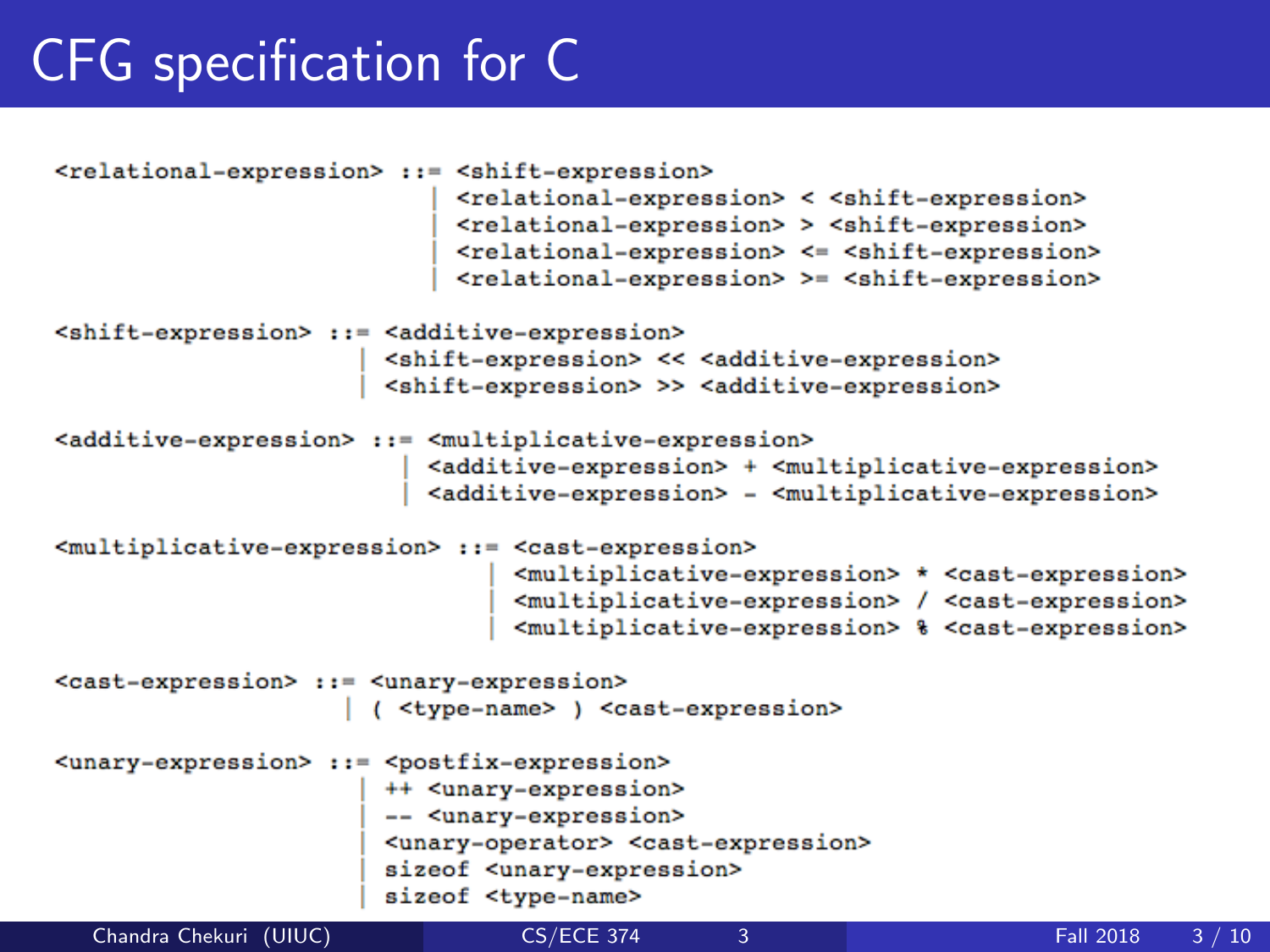# Algorithmic Problem

Given a CFG  $\boldsymbol{G} = (\boldsymbol{V},\boldsymbol{T},\boldsymbol{P},\boldsymbol{S})$  and a string  $\boldsymbol{w} \in \boldsymbol{T}^*$ , is  $w \in L(G)$ ?

- That is, does S derive w?
- Equivalently, is there a parse tree for  $w$ ?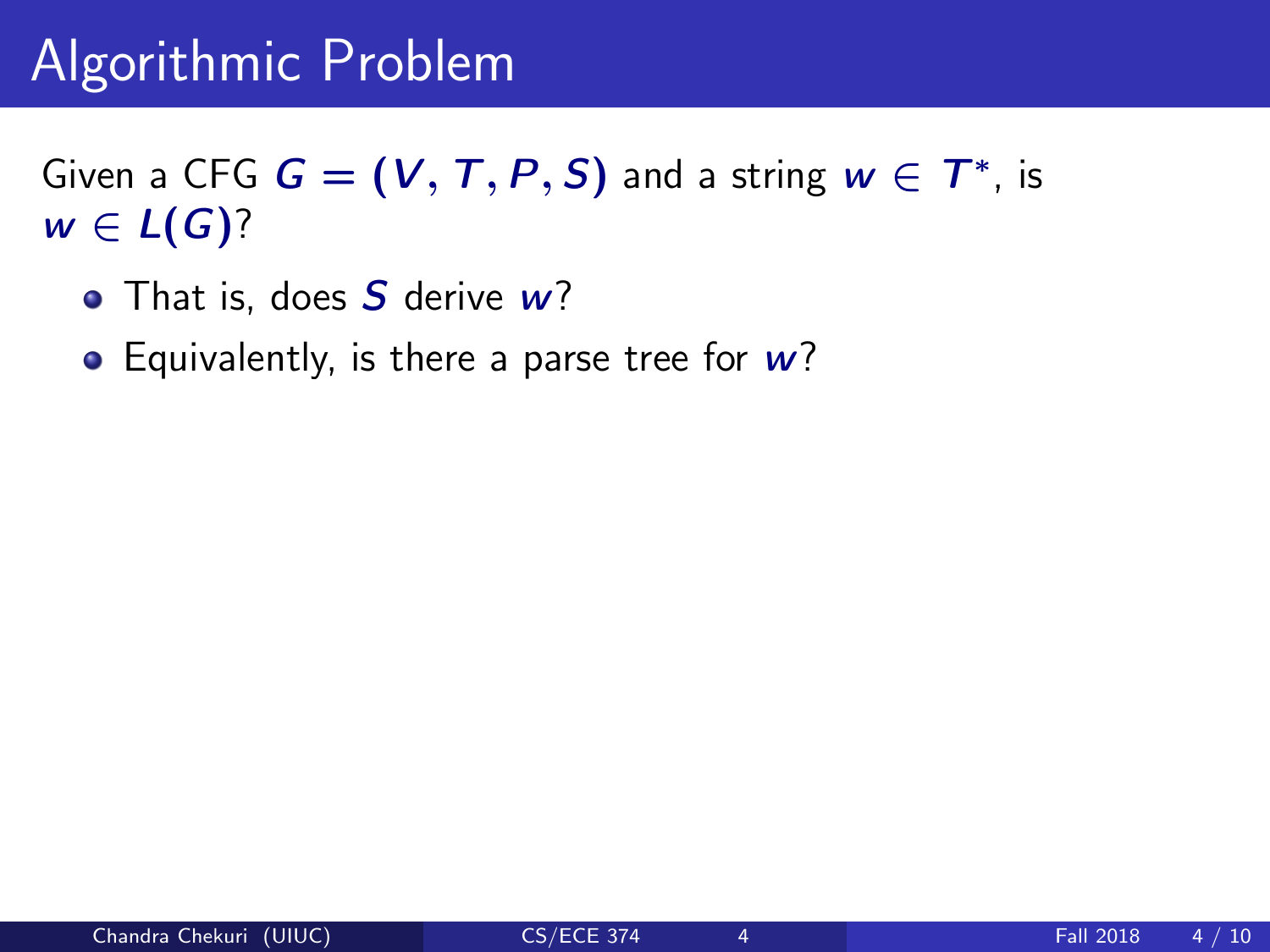# Algorithmic Problem

Given a CFG  $\boldsymbol{G} = (\boldsymbol{V},\boldsymbol{T},\boldsymbol{P},\boldsymbol{S})$  and a string  $\boldsymbol{w} \in \boldsymbol{T}^*$ , is  $w \in L(G)$ ?

- $\bullet$  That is, does S derive  $w$ ?
- Equivalently, is there a parse tree for  $w$ ?

#### **Simplifying assumption: G** is in Chomsky Normal Form (CNF)

- $\bullet$  L does not contain  $\epsilon$ . Productions are all of the form  $A \rightarrow BC$ or  $A \rightarrow a$  where  $a \in T$ . Thus no non-terminal can derive  $\epsilon$ .
- $\bullet$  Every CFG G can be converted into CNF form via an efficient algorithm
- Advantage: parse tree is a binary tree.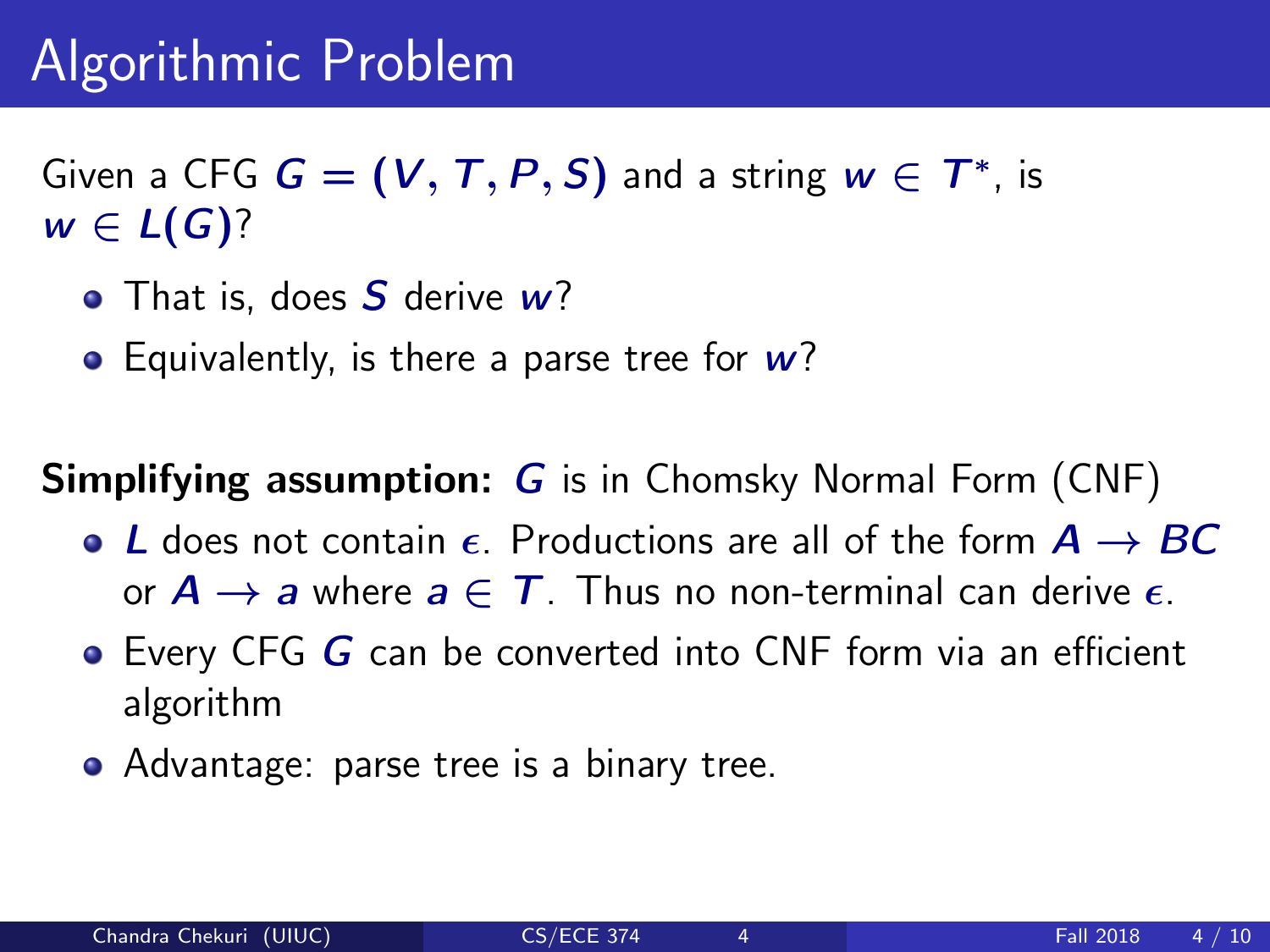# Example

 $S \rightarrow AB \mid XB$  $Y \rightarrow AB \mid XB$  $X \rightarrow AY$  $A \rightarrow 0$  $B \rightarrow 1$ 

#### Question:

- Is 000111 in  $L(G)$ ?
- Is 00011 in  $L(G)$ ?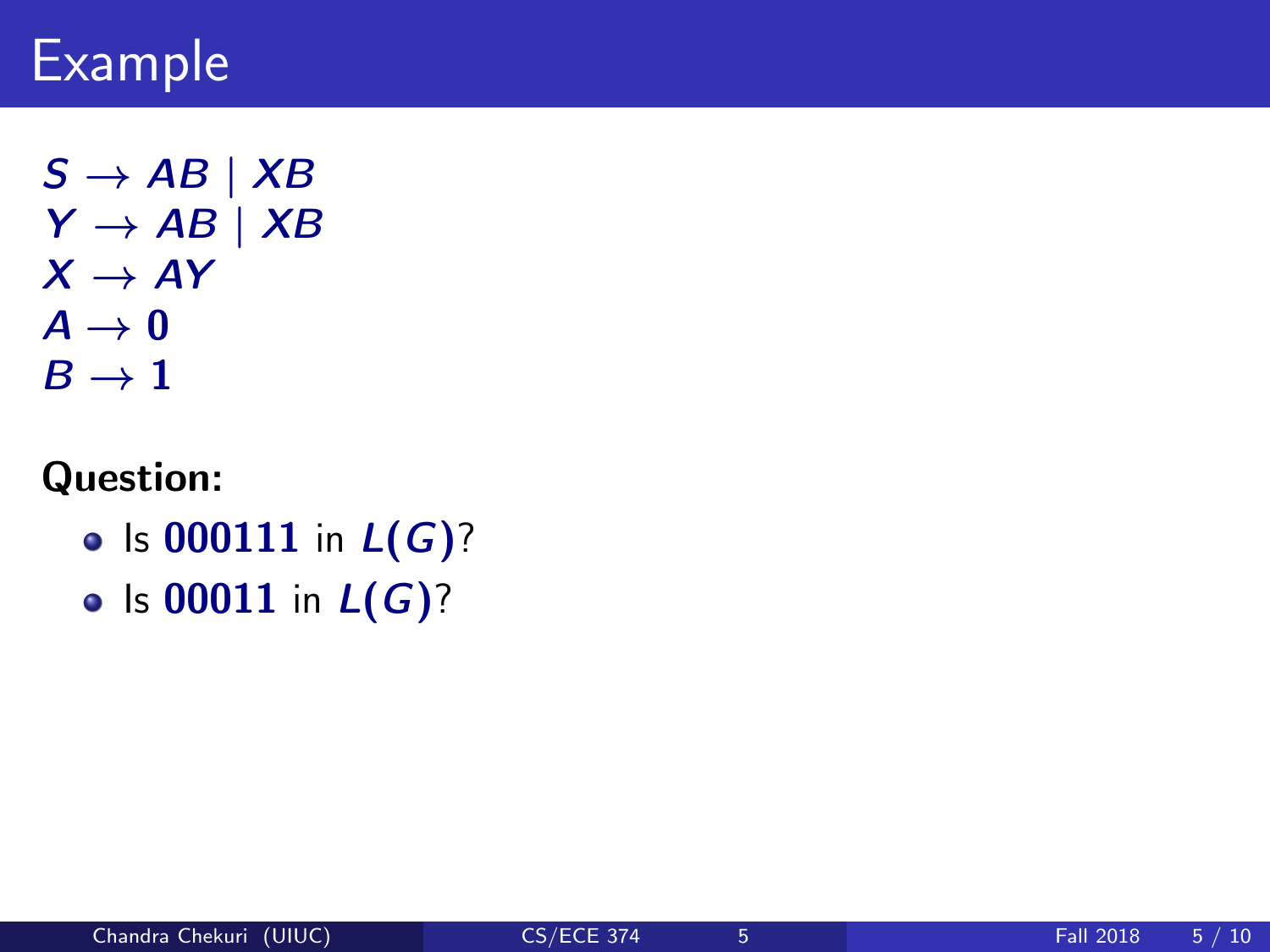## Towards Recursive Algorithm

Assume  $G$  is a CNF grammar.

**S** derives  $w$  iff one of the following holds:

- $|w| = 1$  and  $S \rightarrow w$  is a rule in P
- $\bullet$   $|w| > 1$  and there is a rule  $S \rightarrow AB$  and a split  $w = uv$  with  $|u|, |v| > 1$  such that A derives u and B derives v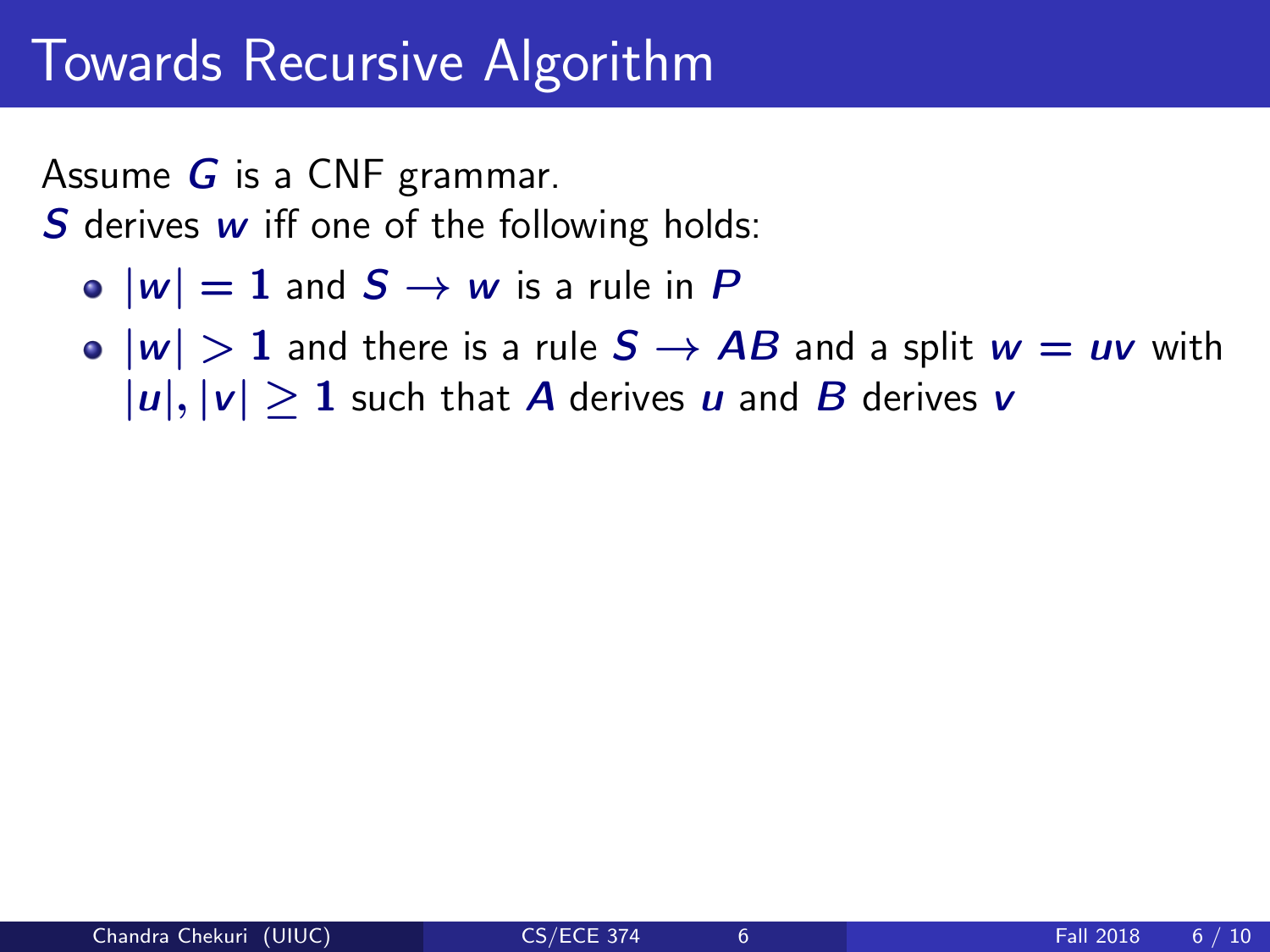## Towards Recursive Algorithm

Assume  $G$  is a CNF grammar.

**S** derives  $w$  iff one of the following holds:

• 
$$
|w| = 1
$$
 and  $S \rightarrow w$  is a rule in P

 $\bullet$   $|w| > 1$  and there is a rule  $S \rightarrow AB$  and a split  $w = uv$  with  $|u|, |v| > 1$  such that A derives u and B derives v

**Observation:** Subproblems generated require us to know if some non-terminal  $\bm{A}$  will derive a substring of  $\bm{w}$ .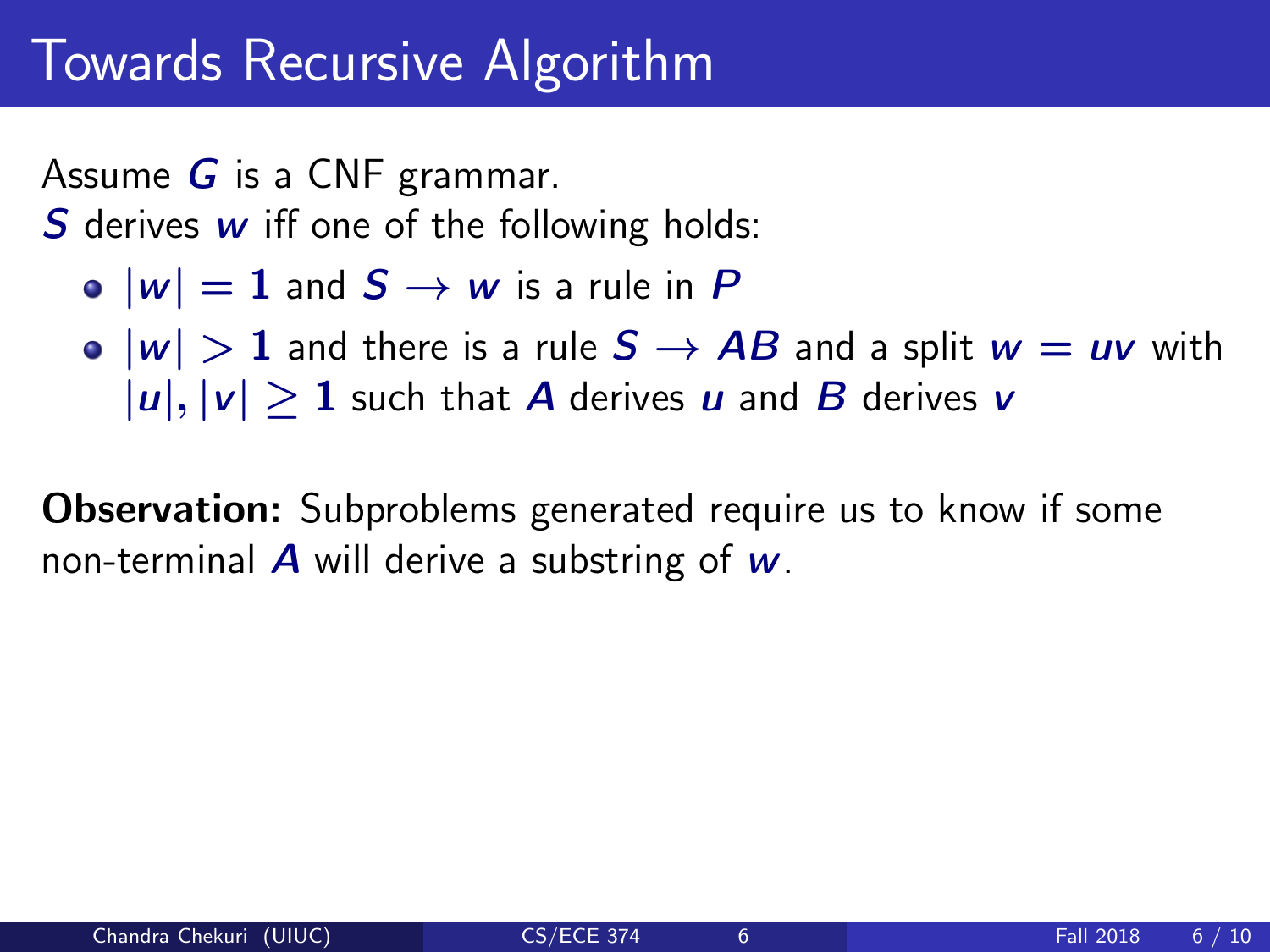$w = w_1w_2 \ldots w_n$ Assume  $r$  non-terminals in  $V$ 

Deriv $(A,i,j)$ :  $1$  if non-terminal  $A$  derives substring  $w_iw_{i+1}\ldots w_j,$ otherwise 0

#### **Recursive formula:** Deriv $(A, i, j)$  is 1 iff

- $j=i$  and  $A\to w_i$  is a rule or
- $\bullet$   $j > i$  and there is rule  $A \rightarrow BC$  and there is  $i \le h \le j$  such that  $Deriv(B, i, h) = 1$  and  $Deriv(C, h + 1, i) = 1$

Output:  $w \in L(G)$  iff Deriv $(S, 1, n) = 1$ .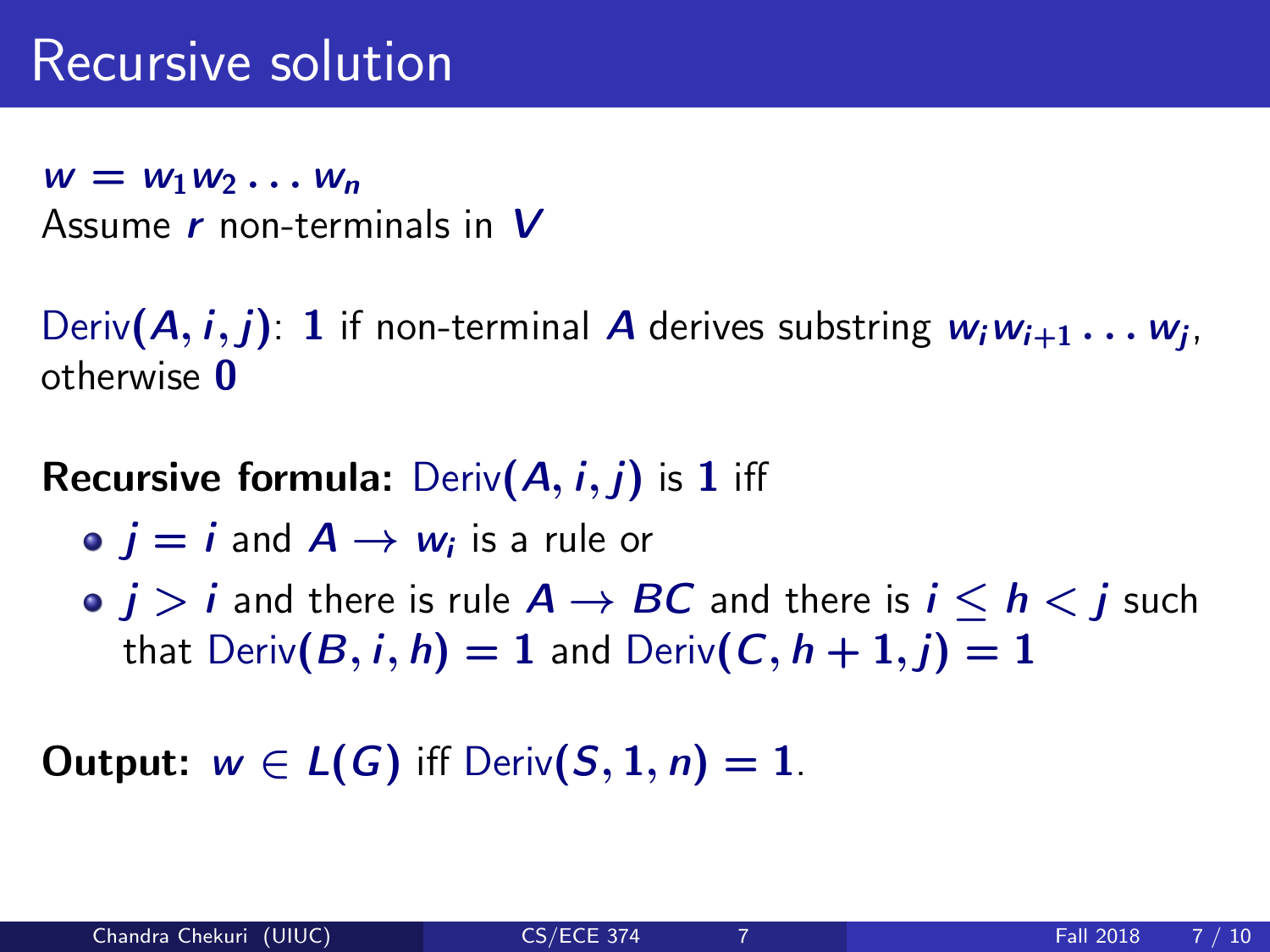# Analysis

Assume  $V = \{A_1, A_2, ..., A_r\}$  with  $S = A_1$ 

- Number of subproblems:  $O(rn^2)$
- Space:  $O(rn^2)$
- $\bullet$  Time to evalue a subproblem from previous ones:  $O(|P|n)$ where  $P$  is set of rules
- Total time:  $O(|P|rn^3)$  which is polynomial in both  $|w|$  and  $|G|$ . For fixed G the run time is cubic in input string length.
- Not practical for most programming languages. Most languages assume restricted forms of CFGs that enable more efficient parsing algorithms.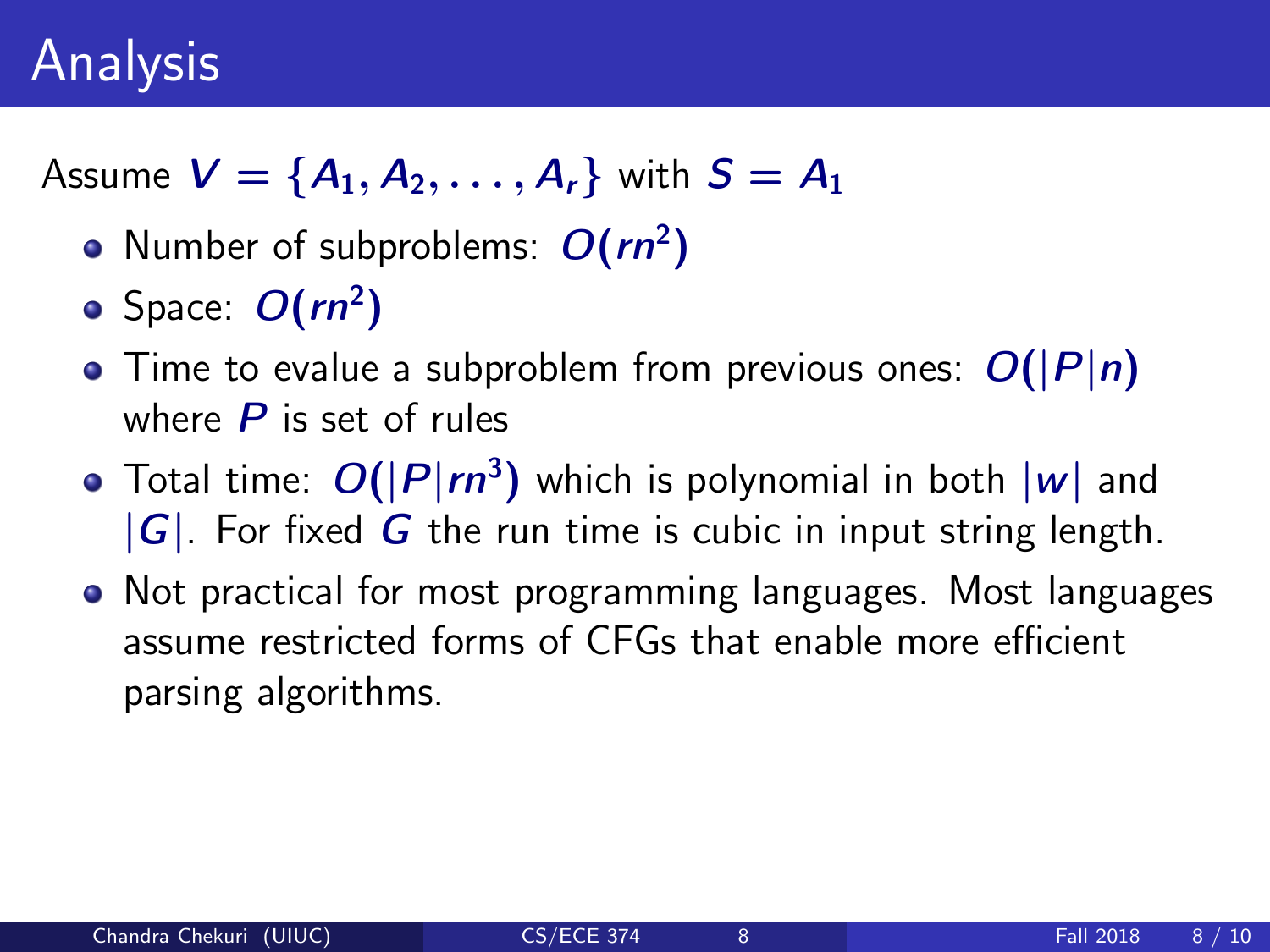# Example

 $S \rightarrow AB \mid XB$  $Y \rightarrow AB \mid XB$  $X \rightarrow AY$  $A \rightarrow 0$  $B \rightarrow 1$ 

#### Question:

- Is 000111 in  $L(G)$ ?
- Is 00011 in  $L(G)$ ?

Order of evaluation for iterative algorithm: increasing order of substring length.